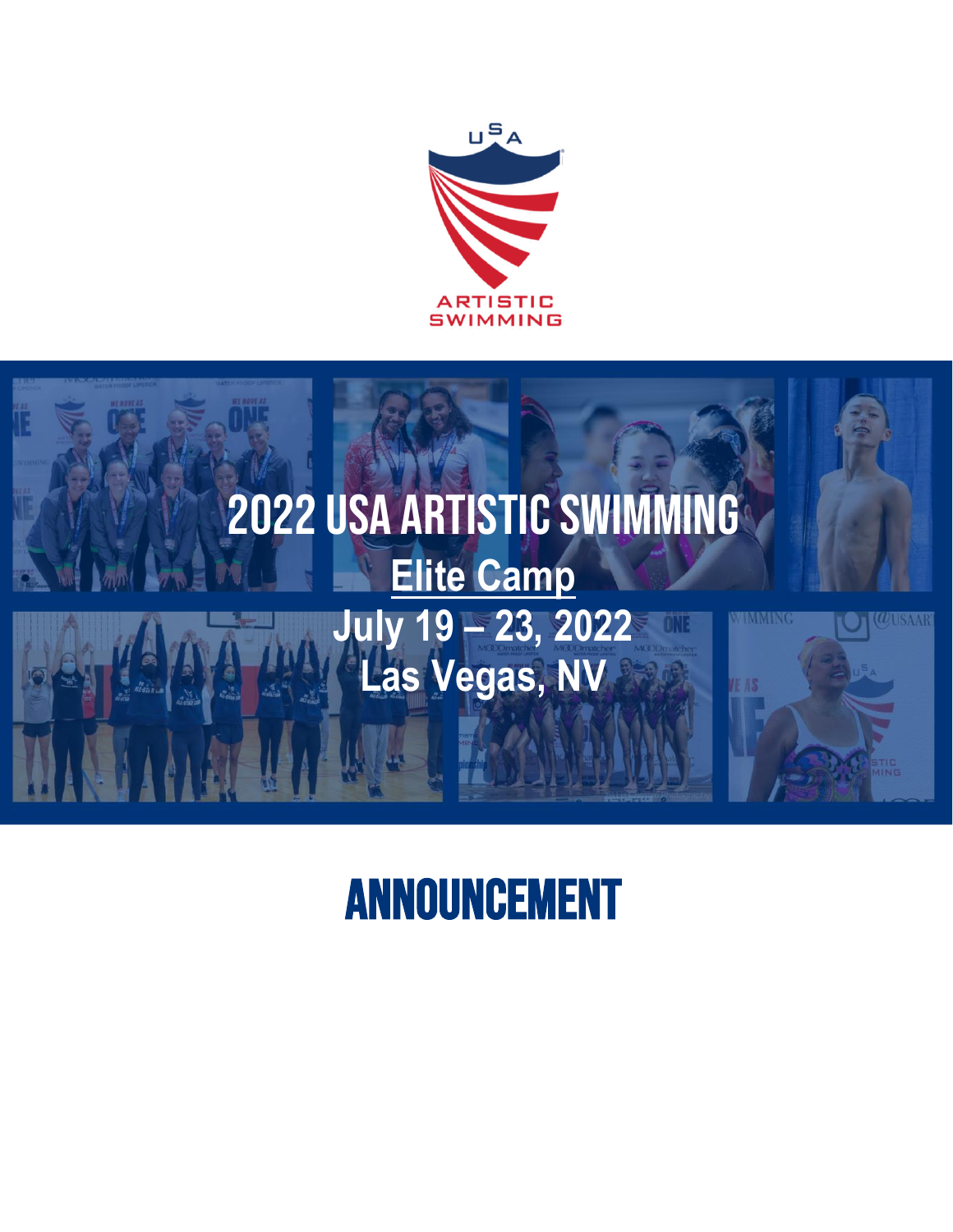## **CONTENTS**

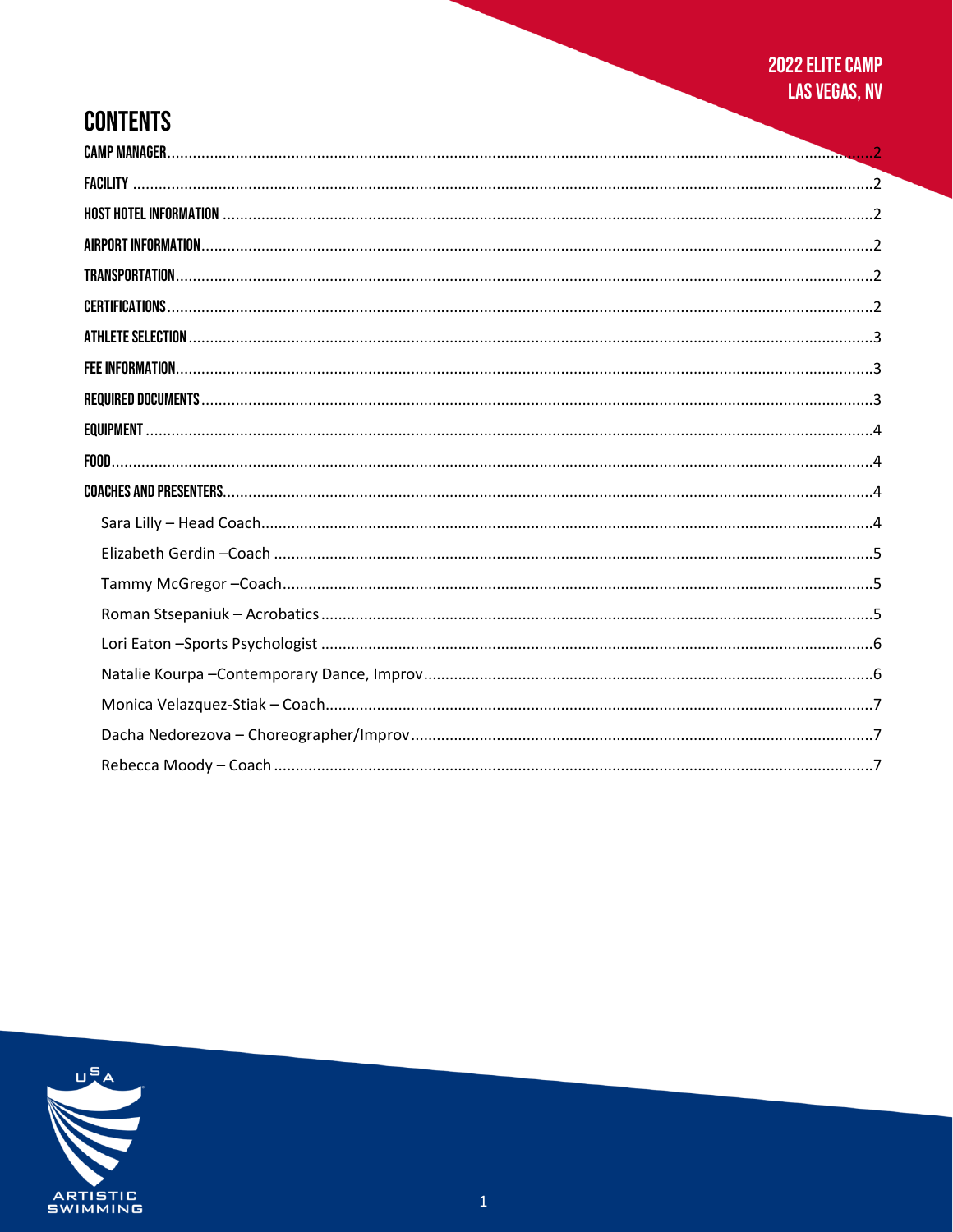## <span id="page-2-0"></span>Camp Manager

Shari Darst: USA Artistic Swimming Education Director [shari@usaartisticswim.org](mailto:shari@usaartisticswim.org)

## <span id="page-2-1"></span>**FACILITY**

Pool: Heritage Park Aquatic Complex, 310 Racetrack Rd., Henderson, NV Pool and classroom training location. [Circus Center Las Vegas,](https://www.lasvegascircuscenter.com/) 6425 S Jones Blvd., Suite 102 Silks, lyra, flexibility and core will be included.

### <span id="page-2-2"></span>Host Hotel Information

Hotel will be announced soon. Athletes will be paired up in twos and share a room. Staff will be staying at the same hotel and will serve as chaperones for the camp. Every attempt will be made to have all athletes staying on the same floor as chaperones. Younger athletes will have first priority for this.

## <span id="page-2-3"></span>Airport Information

McCarran International Airport (LAS)

All athletes must fly in and out of the Las Vegas McCarran International airport. Athletes should book their flights according to the following schedule:

- Arrive July 18th between 12:00 pm and 6:00 pm.
- Depart on July 24th before 1:00 pm.

### <span id="page-2-4"></span>Transportation

Airport transfers will be organized by staff to and from the hotel and the airport, as well as to and from the pool and other facilities.

USAAS Staff or volunteers will meet athletes at the airport upon arrival (at arrival gate for underage travelers if allowed) and will transfer athletes back to the airport for departure (to departure gate for underage travelers if allowed).

If your athlete has not traveled alone before, you may contact Shari at [shari@usaartisticswim.org](mailto:shari@usaartisticswim.org) and she will explain the process.

### <span id="page-2-5"></span>**CERTIFICATIONS**

All staff and coaches for the camp will be members of USAAS, have a background screening, SafeSport, CCP and CPR/First Aid training.

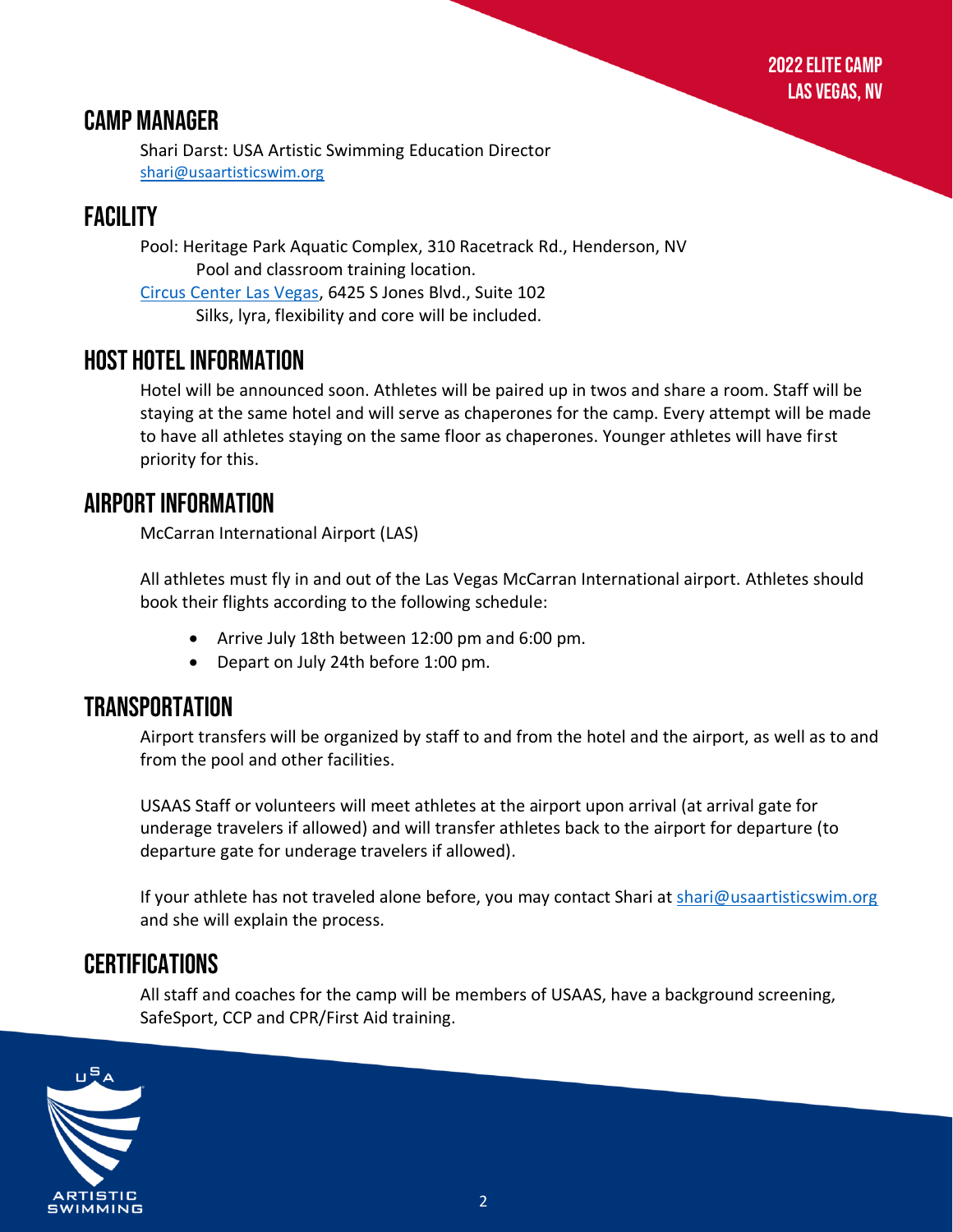2022 Elite Camp Las Vegas, NV

## <span id="page-3-0"></span>Athlete Selection

**Event Registration Opens: June 1, 2022 – link coming soon** Places 12th – 27th from the 2022 13-15 Age Group National Team Trials Places 1st – 10th from the 2022 12 & Under Invitational Places 1st – 6th at the 2022 U.S. Junior Olympics Next 10 athletes in order from the 2022 Junior National Team Trials not selected to the 2022 Junior National Team. **Entry Deadline**: **June 20th, 2022** A total of 42 athletes will be selected.

### <span id="page-3-1"></span>FEE INFORMATION

**\$1,100 per athlete**. This cost covers all facility rentals, coaching & presenter fees, curriculum development, transportation to/from Las Vegas Airport/hotel/pool/other facilities, housing and meals for 5 days. This cost **does NOT include** flights, travel costs to and from Las Vegas, or pocket money if needed during the camp.

**\$100.00 per coach**. Club coaches will be allowed to attend and observe the camp at their own expense. Transportation, hotel arrangements and meals are the coach's responsibility. Coaches must be current on all certifications. A reminder that the focus will be on the athletes, not the coaches.

### Camp Objectives

The main objectives of this camp are to:

- Provide additional high level training opportunities over the summer.
- Encourage training exchanges between athletes from different clubs.
- Provides additional training opportunities in a motivational setting for the athletes.
- Improve & teach new skills both on land and in the water.
- <span id="page-3-2"></span>• Training will include Dance & Improv, Mental Training, Flexibility, Acrobatics, Lifts, Conditioning, Routine Skills and Figures/Elements.

Training information from the camp will be shared with all Athletes and Coaches.

## Required Documents

After an athlete accepts their invitation to the camp, they will be asked to complete their registration and paperwork for the camps.

- Medical release form for minors
- Signed USA Artistic Swimming Code of Conduct
- Insurance information, Parents information and Emergency contact details

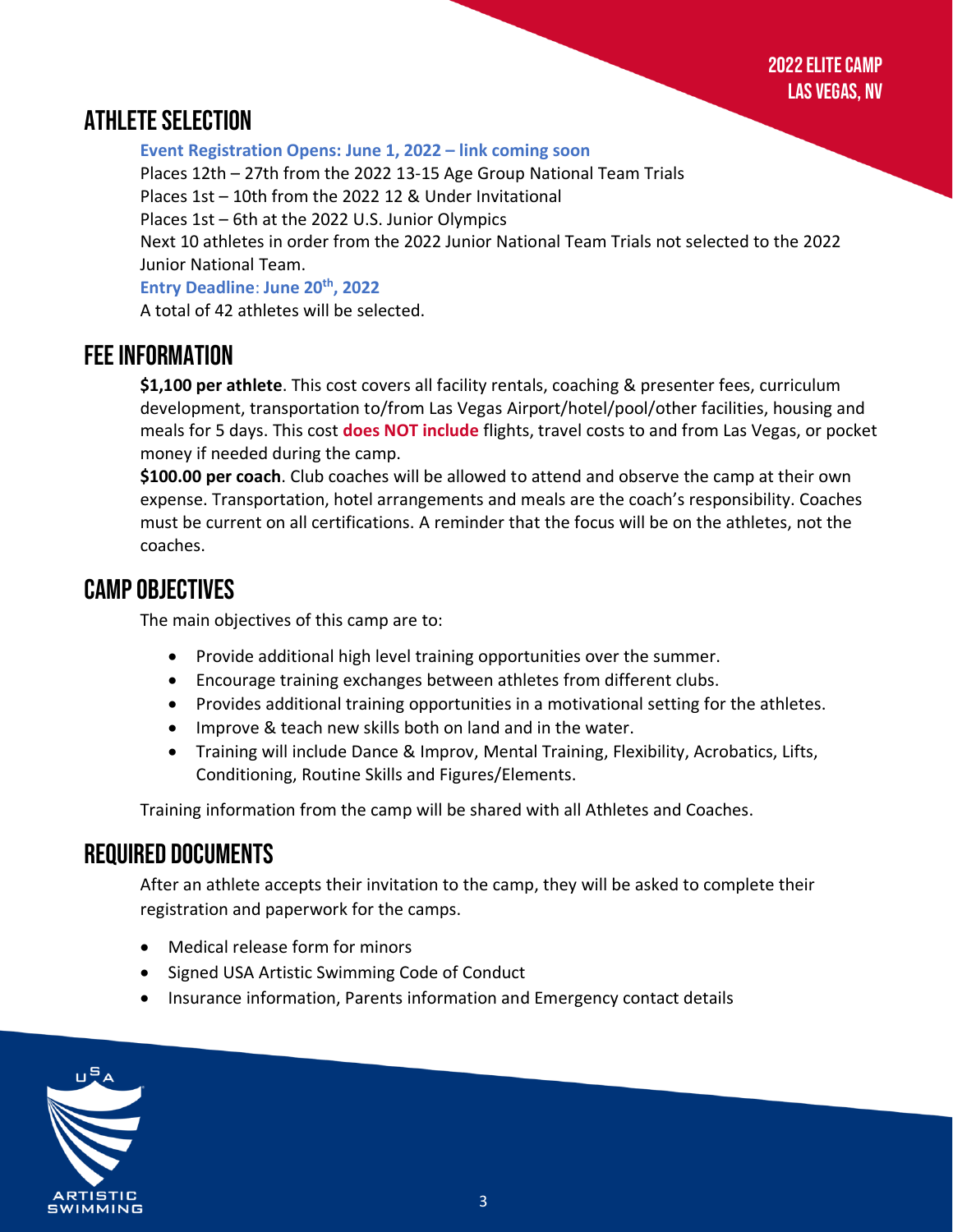## <span id="page-4-0"></span>Equipment

All athletes are required to bring the following equipment for training:

- Swimsuits, caps, goggles, nose clips, towels (extras will not be available).
- Yoga mat, TheraBand (2 x resistance band)
- Running shoes, leggings, t-shirts
- Journal and pen/pencils

#### <span id="page-4-1"></span>Food

Athletes will be eating breakfast & dinner at the hotel and lunch at the facility. Families will be asked to note any allergies or food restrictions during the registration process.

## <span id="page-4-2"></span>Coaches and Presenters Sara Lilly – Head Coach

<span id="page-4-3"></span>

Sara Lilly joined the staff at Texas Woman's University in February 2020 to start an Artistic Swimming Team. The team competed their first season in 2021-2022, finishing top six in each event and placing fourth overall. Five athletes received All Collegiate honors, and one athlete was named to the All-America Team. Prior to starting the program at TWU, Lilly spent the 2013-2018 seasons as the head coach at Stanford where she was a two-time national championship coach and two-time USA Synchro Coach of the Year. Lilly spent four years as an assistant coach at Stanford prior to assuming head coaching responsibilities.

From 2010-2018 Lilly led the USA Synchro 12&U National Team and 13-15 National Team to first place finishes in all events at the UANA Pan American Championships. She also led the 13-15 National Team to top three finishes in multiple events at the Comen Cup prior to working with the Junior and Senior National Teams.

In addition to her highly successful tenure as the head coach at her alma mater, Lilly was a key component of four consecutive national championship squads as an undergraduate at Stanford. A four-time All-American, Lilly earned Collegiate High-Point Athlete each of her four years. Lilly was a four-time member of the USA Synchro National Team and three-time member of the USA Synchro Junior National Team. She was also a member of the 2003 Pan American Team, winning a gold medal, and the 2004 Olympic Team, capturing a bronze medal in Athens. Lilly was recognized as the United States Synchronized Swimming Athlete of the Year in 2004 and 2007, and in 2008, Lilly was named Stanford Outstanding Female Athlete of the Year and was nominated for the USOC Athlete of the Year award. For her accolades as a competitor, Lilly was inducted into both the Stanford University and USA Synchro Halls of Fame. Lilly graduated from Stanford with a degree in communication in 2008 and was appointed a Matteson Fellow. She served as the AAC Athlete Representative on the USOC Athlete Advisory Council and as a member of the Board of Directors for United States Synchronized Swimming, Inc. from 2009-12.

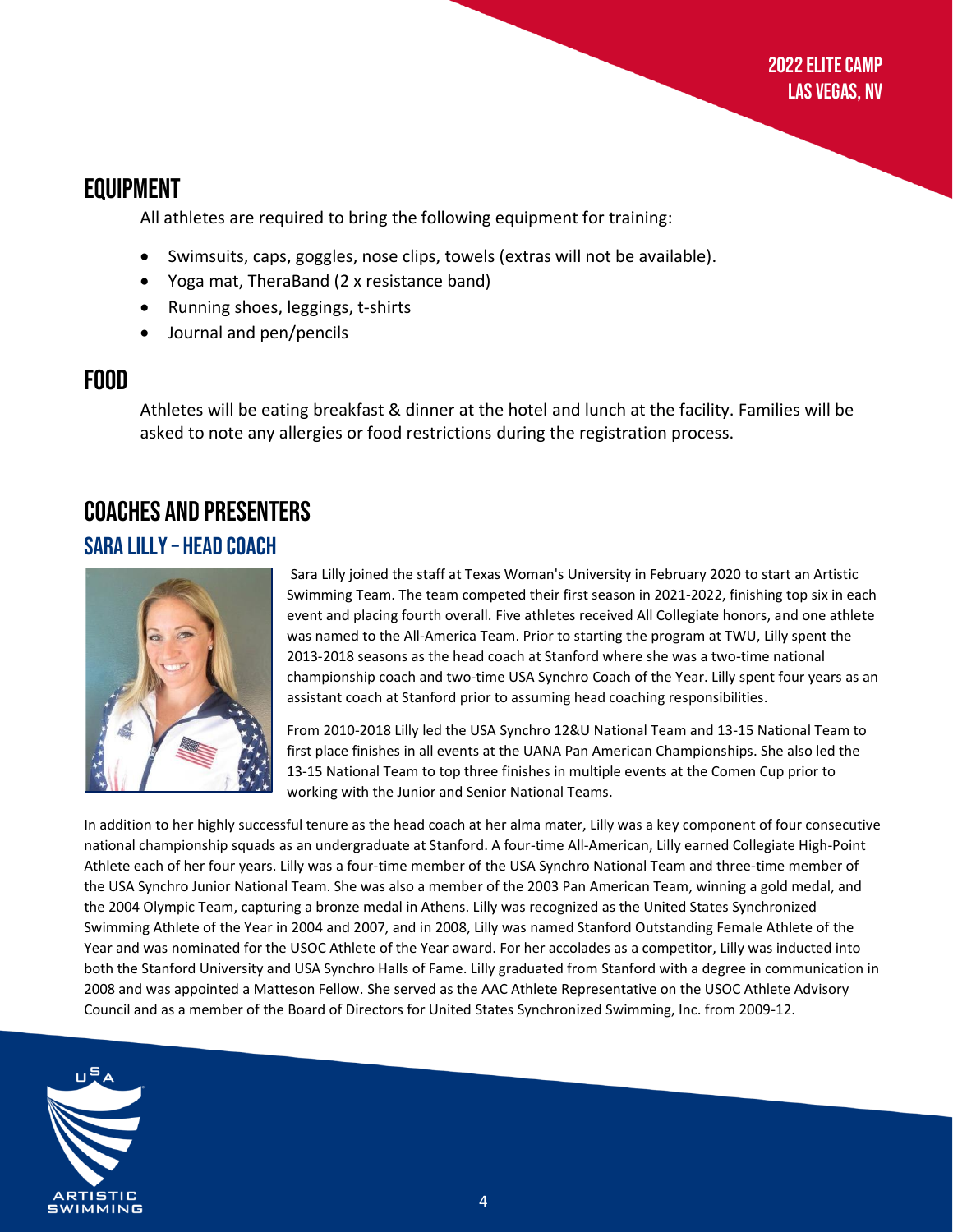#### <span id="page-5-0"></span>Elizabeth Gerdin –Coach



Elizabeth Gerdin has been formally coaching at the collegiate level for 7 years. During that time, she has placed numerous athletes on the Athletic All-America team as well as place athletes on the national team and the national team training squad. Elizabeth is also proud to see many of her former athletes manage both their chosen professional careers and continue to be involved in artistic swimming thru coaching as a passion. Elizabeth graduated with a degree in Athletic Training and Rehabilitative Science with a minor in psychology. She still holds her national certification for this field of work. Currently she is also working on a Masters in Nutrition. This education helps aid her in her coaching philosophy to help build up healthy and athletic artistic swimmers.

#### Tammy McGregor –Coach



<span id="page-5-1"></span>Tammy is currently an Assistant Coach for the Junior A team at the Walnut Creek Aquanuts, a consultant for the United States Artistic Swimming National Team, and a member of the FINA Coaches Committee.

A 1996 Olympic Gold Medalist, a 2000 Olympian, and a 3-time Olympic Coach (2004, 2008, 2012), she was part of the United States Artistic National Team as an athlete from 1990- 2000, as a coach from 2001-2017. Adding to her USAAS resume, she has also worked as a consultant, Rising Stars coach from 2018-2020 and a clinician at many other USAAS camps. Tammy started Artistic Swimming career in Orlando, Florida and moved to Walnut Creek, California at the age of 10 where she currently resides.

#### Roman Stsepaniuk – Acrobatics



Born in Belarus, Raman started gymnastics at age 6 and joined the sport acrobatics national team at age 13 where he won national and international titles in "men four" acrobatic discipline. In July 2000, he graduated from the University of Education with physical education degree. Raman then joined the Russian circus as an acrobat, since then he has performed in numerous American circus and television productions. In 2004, Raman was part of the creation at Le Reve - The Dream in Las Vegas and has been performing with Le Reve since. He has consulted with numerous synchro teams across the country including the US National Team.

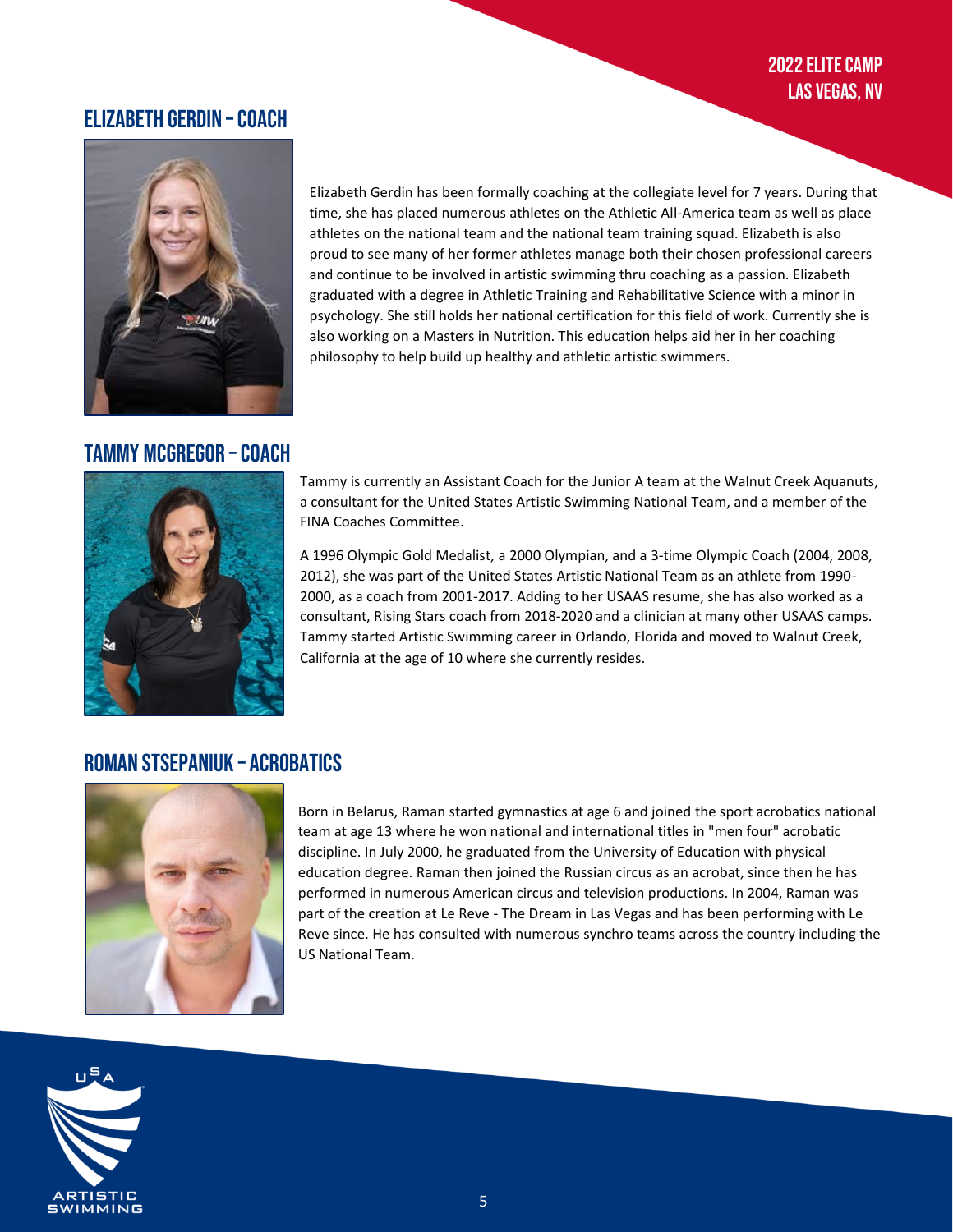#### Lori Eaton – READY, GO! Certified Sports Psychologist



Lori was an elite artistic swimmer for 14 years. She swam at the club level, represented TEAM USA at several International competitions, swam collegially, and even masters. Lori had the opportunity to swim on a college scholarship and took up coaching as a way to make extra money. But after a few short months, she knew that her place was on deck, coaching young athletes to get past their fears and strive for their goals. She turned in her swim cap for a microphone and has been a coach for more than 25 years.

She has coached 5 Olympians, placed 25 athletes on the US National Team, and has led clinics all over the world. Most notably, she built an NCAA college program from the ground, up, won the U.S. Collegiate National Championships in just 5 short years, plus three consecutive U.S. National titles.

Lori understands that in a judged sport like artistic swimming, success is about confidence,

presentation, self-awareness, emotional strength, focus and determination, sometimes even more so than fitness or swimming ability. Her coaching style is about accountability and empowerment. It's about believing in you and coaching you through self-discovery to achieve your goals. Education & Certifications: MS in Counseling, Certified Sport Psychology Coach, Certified in Mindfulness Based Cognitive Therapy and Certified Life Coach

#### <span id="page-6-0"></span>NATALIE KOURPA – CONTEMPORARY DANCE, IMPROV



Originally from the United Kingdom, Natalie is trained in dance and performing arts at the prestigious BRIT School of London. She graduated with a BTYEC National Diploma and took second in Theatre studies.

Natalie was part of the famous Las Vegas show Le Reve The Dream and held various roles including the lead "The Dreamer".

Natalie is also a Pilates Instructor for Lifetime Fitness.

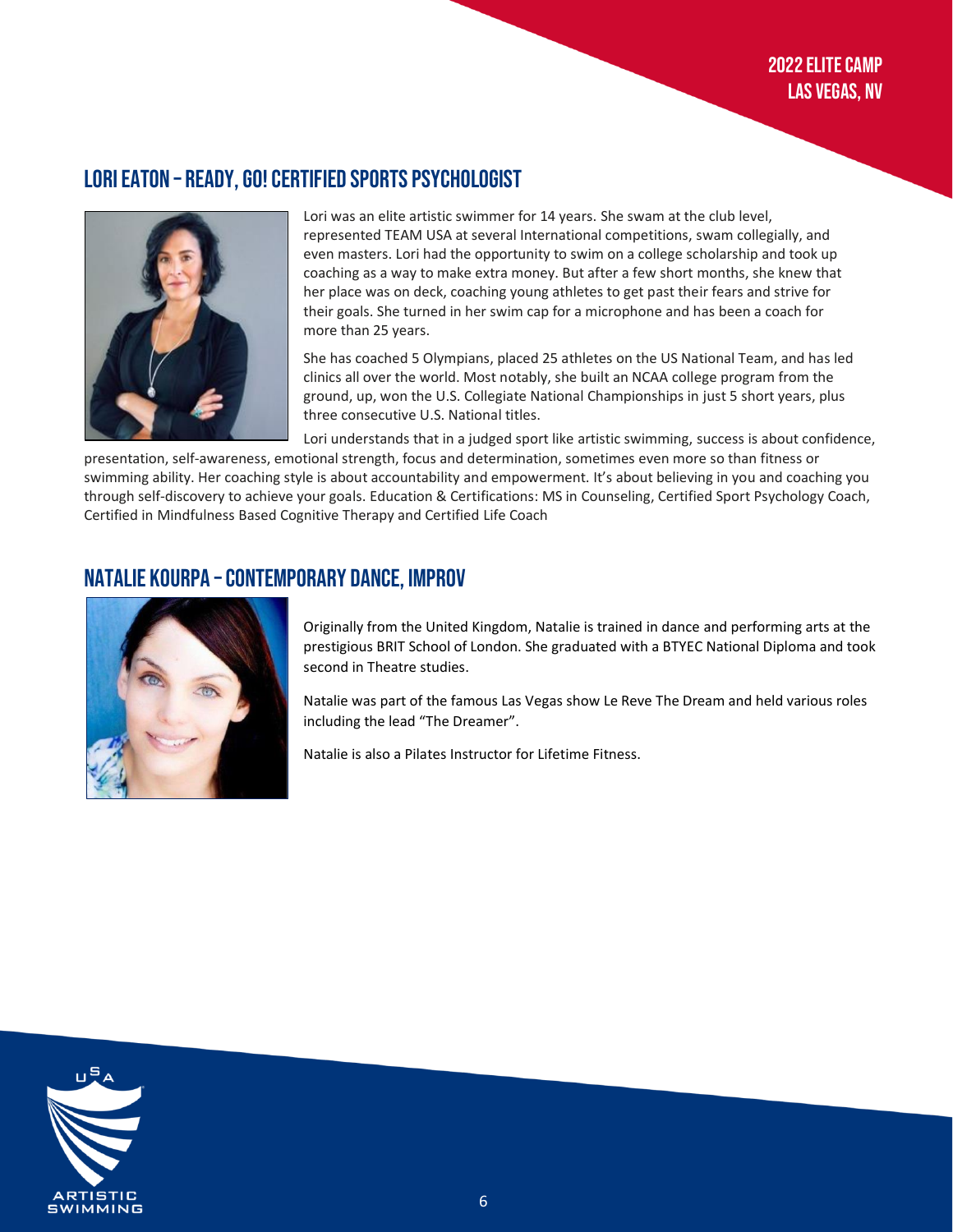#### <span id="page-7-0"></span>Monica Velazquez-Stiak –Coach



Monica Velazquez-Stiak is a former US national team member and collegiate athlete. Most recently she competed at the 2017 World Championships and finished her collegiate career in 2018 at Ohio State as a national champion.

Monica received her undergraduate and graduate degrees from The Ohio State University in Sport Industry and Sport Management. She worked with the Ohio State Athletic Department upon graduation. Monica returned to her roots and took a job in the national office of USA Artistic Swimming in 2021 and is currently our Athlete Safety and Membership Manager.

Monica still enjoys coaching and running clinics in her free time.

#### <span id="page-7-1"></span>Dacha Nedorezova –Choreographer/Improv



Dacha Nedorezova was born in Moscow, USSR. At the age of 9, she discovered and fell in love with synchronized swimming. Her passion for this sport guided Dacha's entire career from an accomplished athlete to a creative mind behind aquatic choreographies for various show productions worldwide. As a member of the Russian National Team, Dacha placed first in multiple national competitions and won gold in the junior and senior European championships and bronze in the World Cup. In 1991, Dacha's passion for theatrical performance and her high-level synchronized swimming skills led her to join the World Tour of an aquatic show "Sirella," created and directed by Muriel Hermine, who became Dacha's mentor.

Over the next 15 years, while performing and choreographing aquatic spectaculars around the World, Dacha mastered the artistic side of synchronized swimming, dance,

acting, aerial performances, and even an extraordinary equestrian act in the pool. In 2005, Dacha created aquatic choreography for the show "Le Reve" at Wynn Las Vegas, directed by a mastermind of Cirque du Soleil, Franco Dragone. Dacha's Red Shoe choreography became an iconic image of "Le Reve" and traveled around the globe as a part of numerous aquatic productions.

Today, as a coach and choreographer, Dacha shares her passion for artistic swimming and creativity with athletes who want to explore artistic expression and add an emotional connection to their athletic performances.